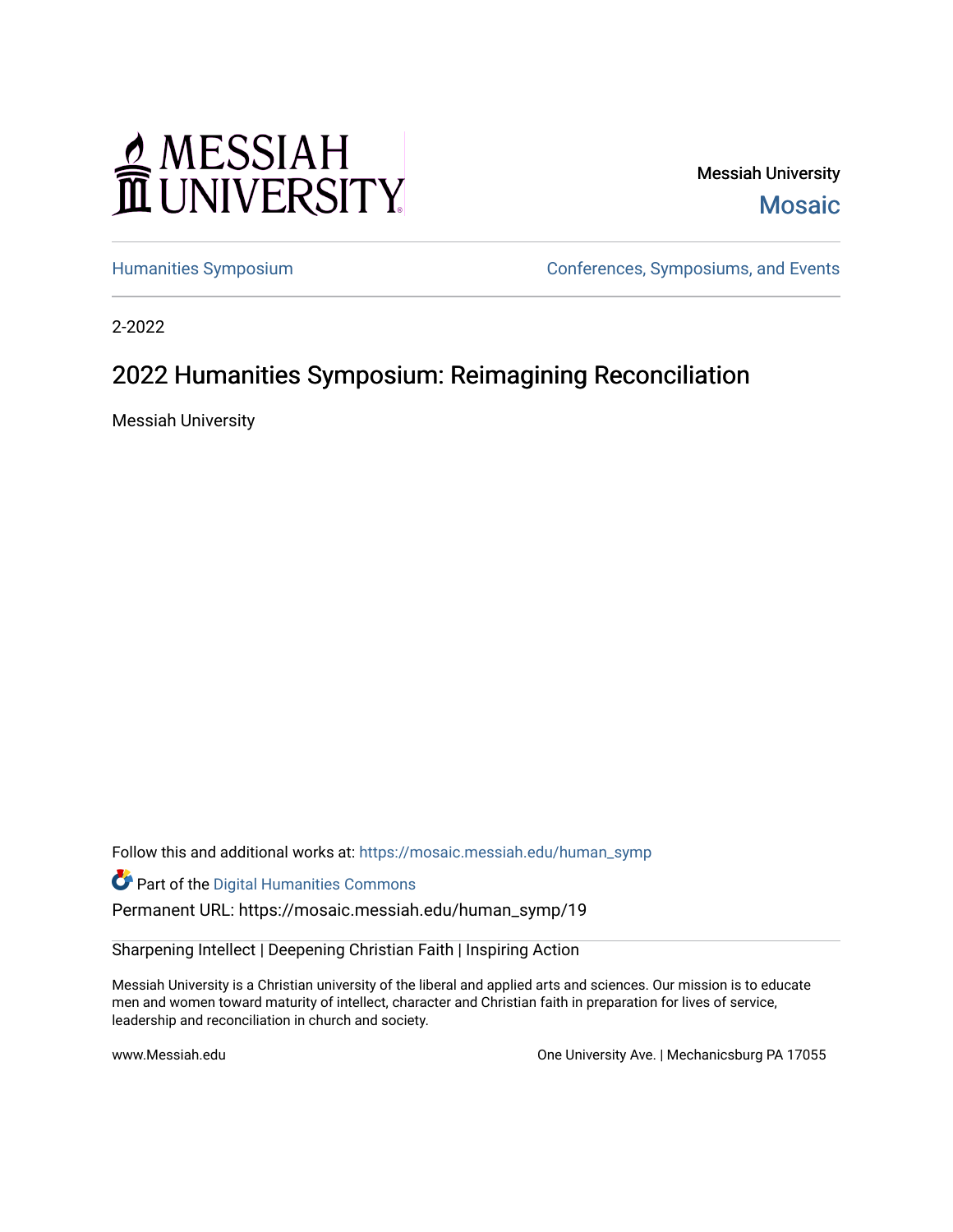

# **Monday, February 21**

#### **4-4:45 p.m. Opening reception**

*Howe Atrium*

#### **4:45-5:15 p.m. "Reconciling the Classics and the African American Experience"**

*Guest lecture:* Anika Prather *Sponsored by:* Christine Perrin (Language, Literature and Writing), Todd Allen (Vice President for Diversity Affairs), Jim LaGrand (History) *Boyer 131* 

#### **5:20-5:50 p.m. "Dreams Deferred: Messiah's Philadelphia Campus and the Promise of Racial Reconciliation, 1968-1975"**

*Faculty lecture:* David Weaver-Zercher (Biblical, Religious & Philosophical Studies)

*Boyer 131* 

#### **5:55-6:25 p.m. "Reconciling the Humanities and Science: How to Wield Behavioral Science and Creative Analytical Skills to Effect Lasting Change"**

*Guest lecture:* Melissa Schoettle *Sponsored by:* Timothy Schoettle (Biblical, Religious and Philosophical Studies)

*Boyer 131* 

#### **6:30-7 p.m. "Healing at the Heart of American Education"**

*Guest lecture:* Michael Hornbaker *Sponsored by:* Christine Perrin (Language, Literature and Writing), Todd Allen (Vice President for Diversity Affairs), Jim LaGrand (History)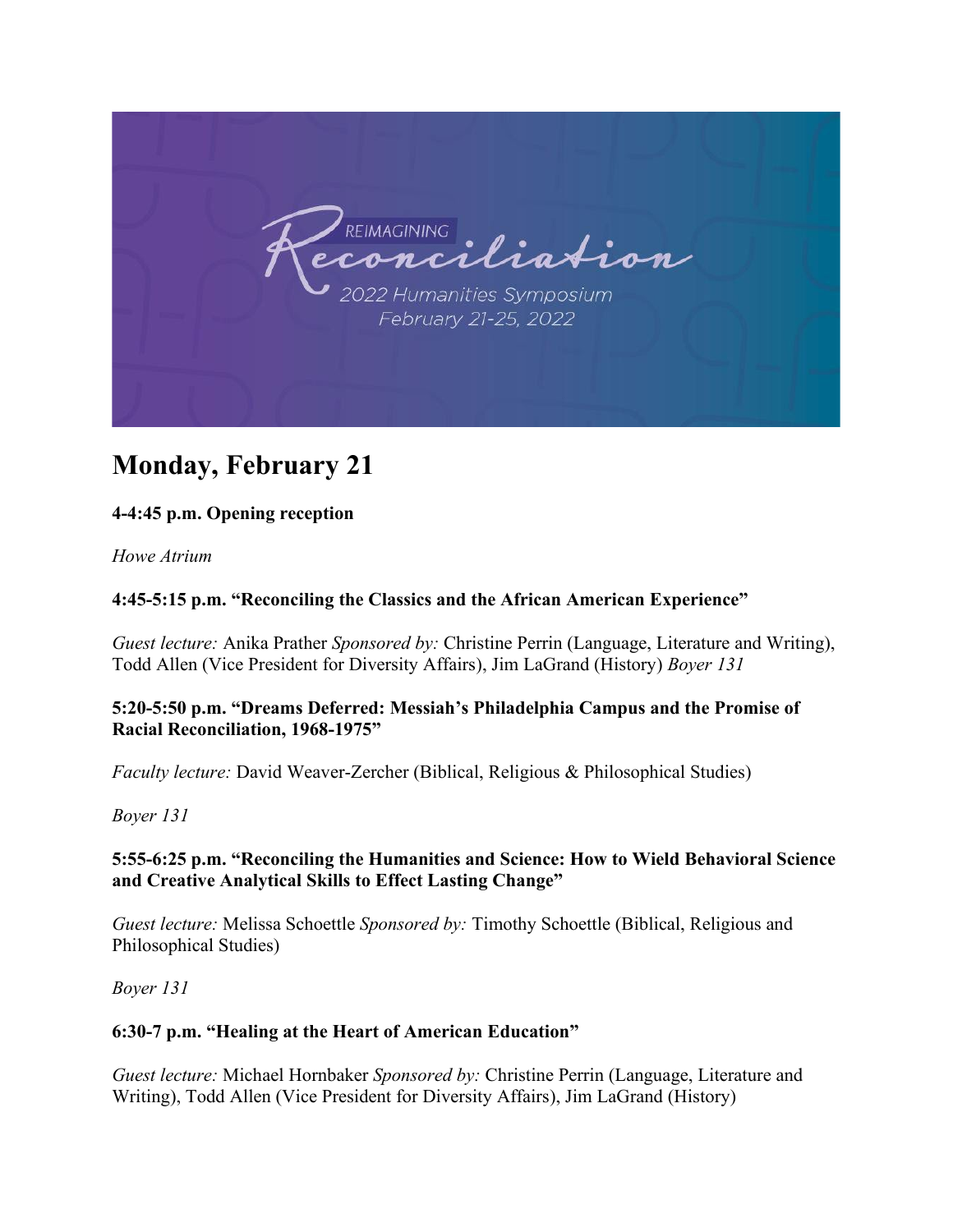*Boyer 131* 

# **Tuesday, February 22**

#### **2:50-3:50 p.m. "Reimagining Reconciliation: An Interdisciplinary Perspective"**

*Faculty panel:* Dr. Charlene Lane (Social Work), Sarah Jones (Nursing), Brandon Hoover (Sustainability) *Sponsored by:* Social Work, Nursing and Sustainability

*Boyer 131* 

#### **4-5 p.m. "Approaching Reconciliation through Memory and Method"**

*Faculty panel:* John Fea, Joseph Huffman, Robin Lauermann, and Paul Rego (History, Politics and International Relations) *Sponsored by:* The Department of History, Politics and International Relations

*Boyer 131* 

#### **5:10-6:10 p.m. "The Inclusiveness of Forgiveness and Reconciliation at Work in a Diverse World"**

*Faculty panel:* Sharon Putt (Biblical, Religious, and Philosophical Studies), Stephen Gallaher (Biblical, Religious, and Philosophical Studies), Charlene Lane (Social Work), Tony Eseke (Communications) and Marcelle Giovannetti (Graduate Programs: Counseling) *Sponsored by:*  The Department of Biblical, Religious, and Philosophical Studies

*Boyer 131* 

#### **6:20-7:20 p.m. "Applying Cultural Peacemaking Practices to Counseling"**

*Faculty panel:* Leah Clarke, Andrea' Burden and Maya Georgieva (Counseling) *Sponsored by:*  The Department of Graduate Programs.

*Boyer 134* 

#### **7:30-8:30 p.m. "Bias in the Stacks: Seeking Justice on the Shelves"**

**Moderator:** Sarah Myers (Public Services Librarian) **Panel:** Elizabeth Kielley (Discovery and Metadata Librarian), Rob Lesher (Pennsylvania Library Association) and Bernadette Lear (Penn State)

*Sponsored by:* Murray Library

*Murray Library*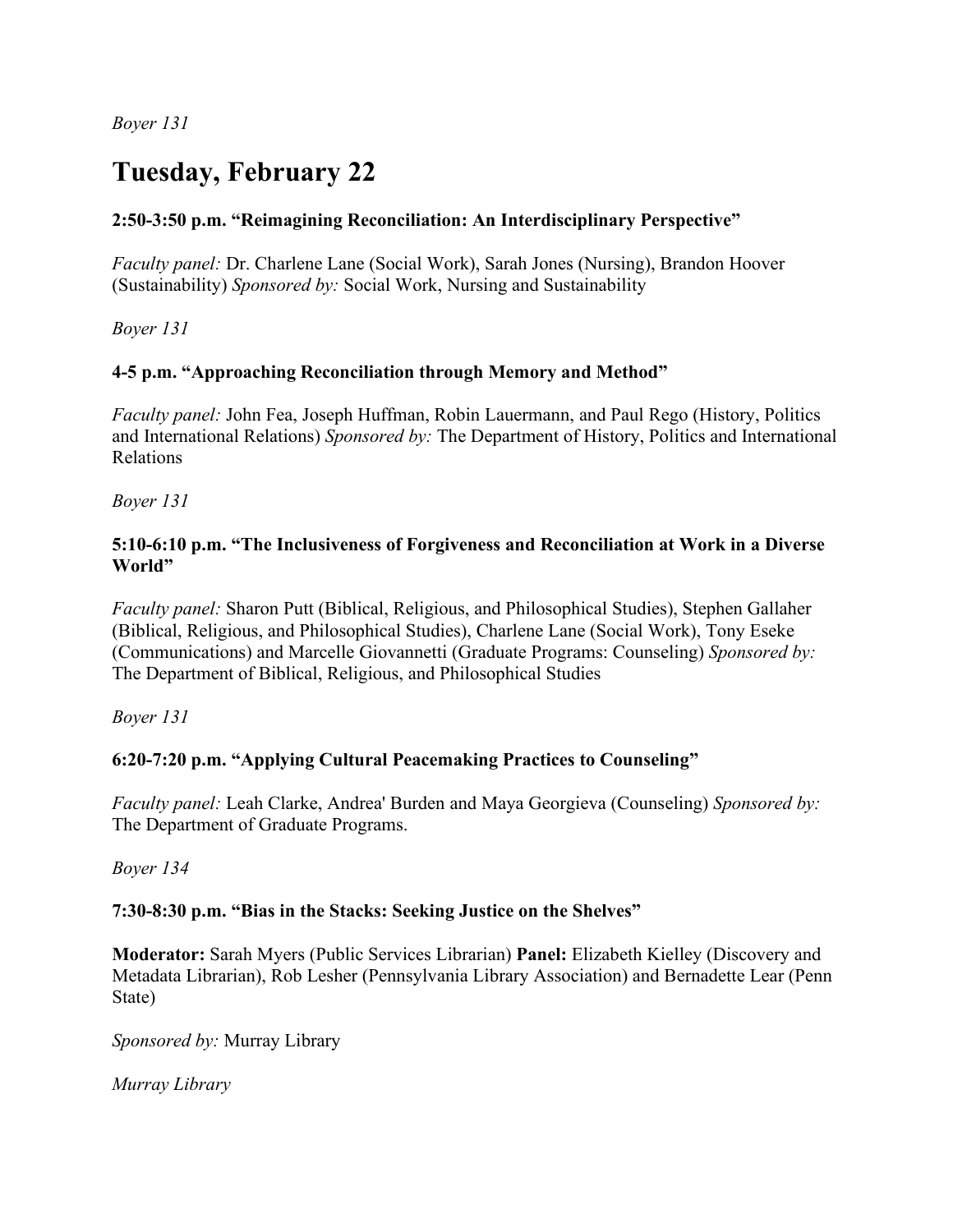# **Wednesday, February 23**

**3:30-4:30 p.m. "Promoting the Reconciliation Work of Cultural Responsiveness within Special Education"** 

*Student Organized Colloquium Sponsored by:* Melinda Burchard (Education)

*Boyer 131* 

#### **4:40-5:40 p.m. "Tyehimba Jess' Poems of Reconciliation"**

*Student Organized Colloquium Sponsored by:* Jim LaGrand (History) and Christine Perrin (Language, Literature and Writing)

*Boyer 131* 

#### **5:50-6:50 p.m. "The Power to Think Again: How Reconsideration Promotes Reconciliation"**

*Student Organized Colloquium Sponsored by:* Robin Lauermann

*Boyer 131* 

#### **7-8 p.m. "Together: An Inspiring Response to the Separate But Equal Supreme Court Decision That Divided America"**

*Guest lecture:* Phoebe Ferguson (descendant of Judge John Howard Ferguson) and Keith Plessy (descendant of Homer Plessy) *Sponsored by:* Todd Allen (Vice President for Diversity Affairs)

*Hostetter Chapel* 

## **Thursday, February 24**

#### **3:55-4:55 p.m. "We Covenant Together: Reimaging Student Conduct Toward Reconciliation"**

*Faculty lecture:* Lyndsay Grimm and Doug Wood *Sponsored by:* Student Success & Engagement

*Boyer 131* 

#### **7:30-9 p.m. "The Adventures of Civility: A Conversation with Krista Tippett"**

*Symposium Keynote Address:* Krista Tippett